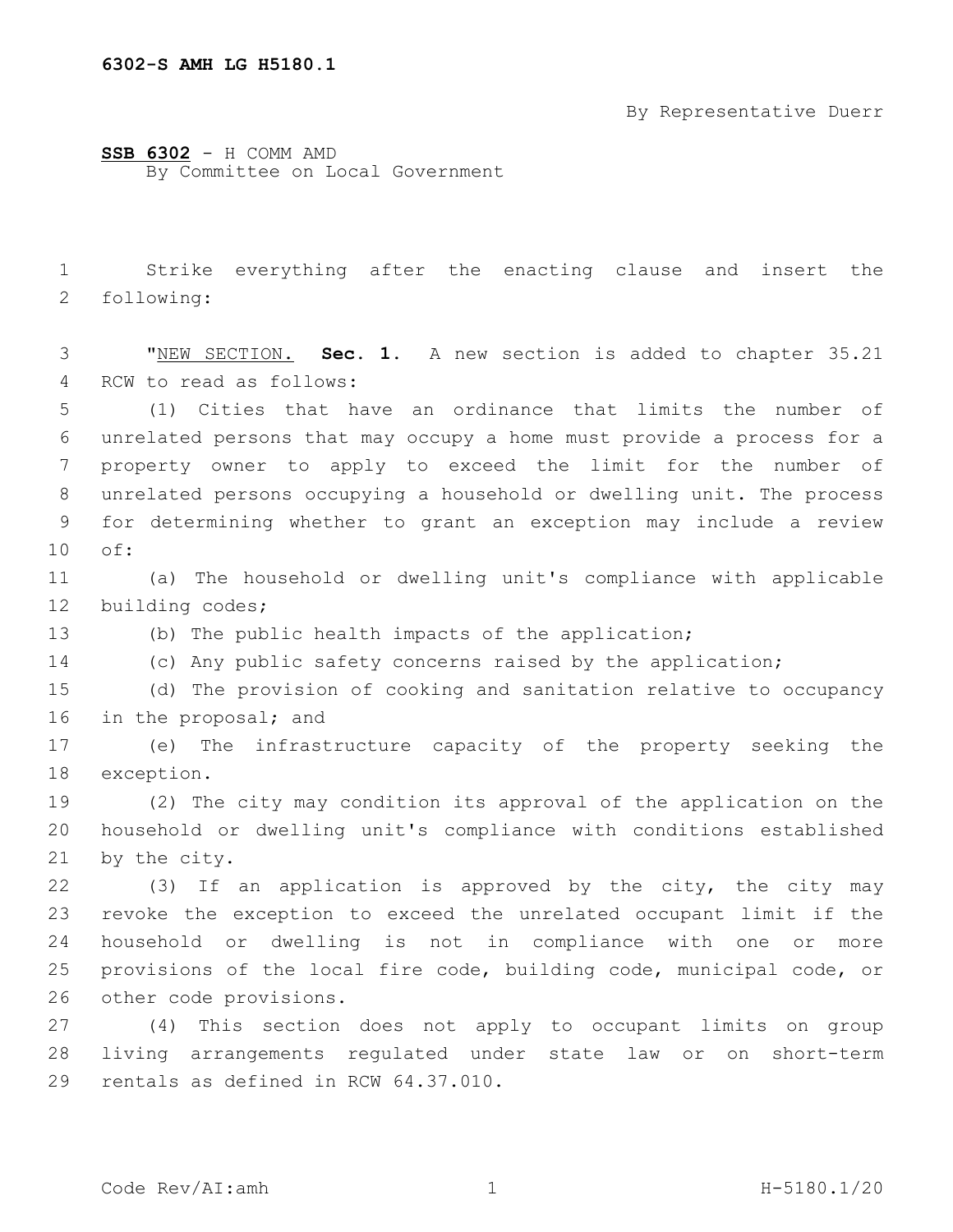NEW SECTION. **Sec. 2.** A new section is added to chapter 35A.21 2 RCW to read as follows:

 (1) Code cities that have an ordinance that limits the number of unrelated persons that may occupy a home must provide a process for a property owner to apply to exceed the limit for the number of unrelated persons occupying a household or dwelling unit. The process for determining whether to grant an exception may include a review 8 of:

 (a) The household or dwelling unit's compliance with applicable 10 building codes;

(b) The public health impacts of the application;

(c) Any public safety concerns raised by the application;

 (d) The provision of cooking and sanitation relative to occupancy 14 in the proposal; and

 (e) The infrastructure capacity of the property seeking the 16 exception.

 (2) The code city may condition its approval of the application on the household or dwelling unit's compliance with conditions 19 established by the code city.

 (3) If an application is approved by the code city, the code city may revoke the exception to exceed the unrelated occupant limit if the household or dwelling is not in compliance with one or more provisions of the local fire code, building code, municipal code, or 24 other code provisions.

 (4) This section does not apply to occupant limits on group living arrangements regulated under state law or on short-term 27 rentals as defined in RCW 64.37.010.

 NEW SECTION. **Sec. 3.** A new section is added to chapter 36.01 29 RCW to read as follows:

 (1) Counties that have an ordinance that limits the number of unrelated persons that may occupy a home must provide a process for a property owner to apply to exceed the limit for the number of unrelated persons occupying a household or dwelling unit. The process for determining whether to grant an exception may include a review 35 of:

 (a) The household or dwelling unit's compliance with applicable 37 building codes;

(b) The public health impacts of the application;

(c) Any public safety concerns raised by the application;

Code Rev/AI:amh 2 H-5180.1/20